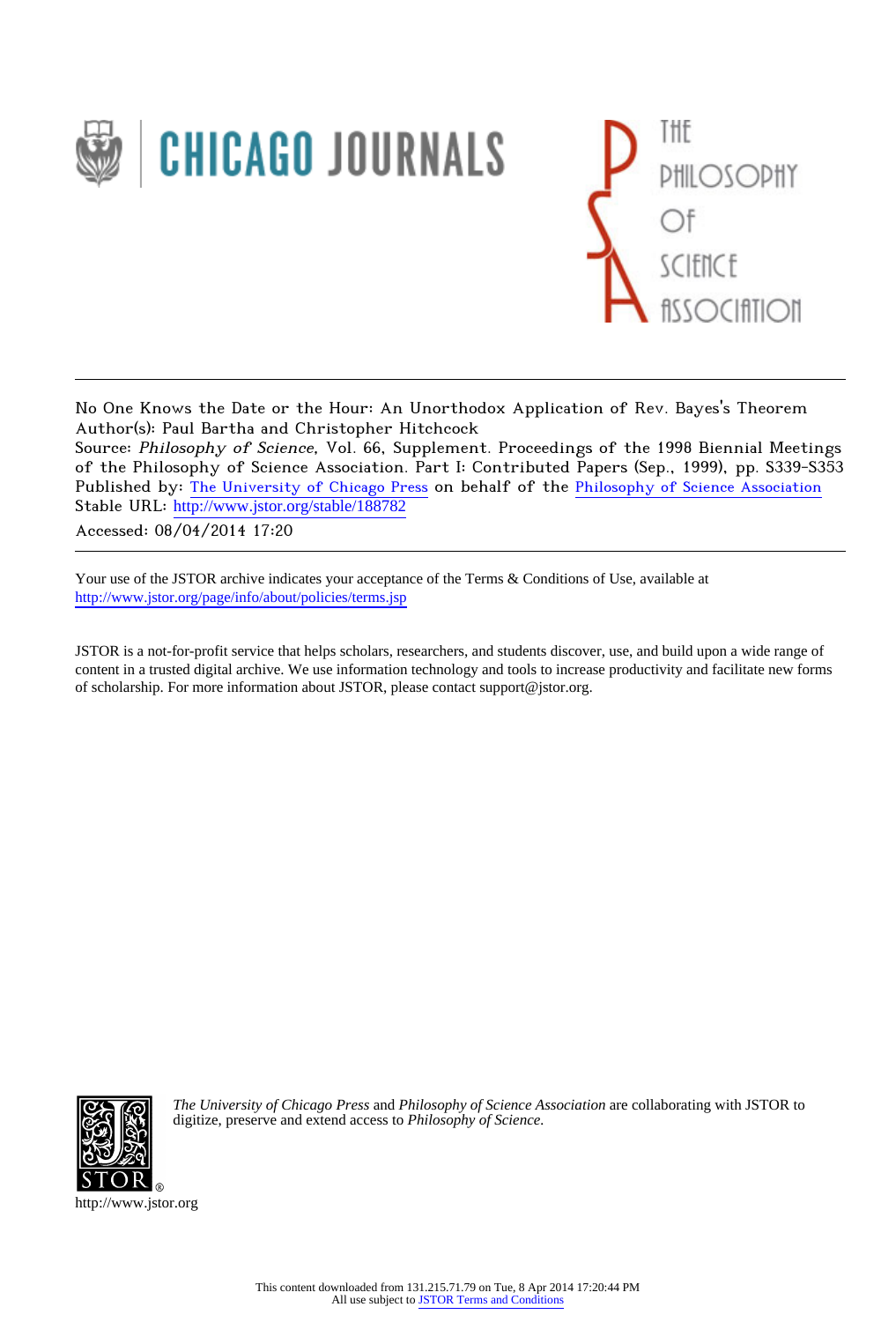# **No One Knows the Date or the Hour: An Unorthodox Application of Rev. Bayes's Theorem**

# Paul Bartha<sup>†</sup>

**University of British Columbia** 

# **Christopher Hitchcock**

**Rice University** 

**Carter and Leslie (1996) have argued, using Bayes's theorem, that our being alive now supports the hypothesis of an early 'Doomsday'. Unlike some critics (Eckhardt 1997), we accept their argument in part: given that we exist, our existence now indeed favors 'Doom sooner' over 'Doom later'. The very fact of our existence, however, favors 'Doom later'. In simple cases, a hypothetical approach to the problem of 'old evidence' shows that these two effects cancel out: our existence now yields no information about the coming of Doom. More complex cases suggest a move from countably additive to non-standard probability measures.** 

**1. Introduction. As the millennium approaches, we are led to reflect on the ultimate fate of the universe, or perhaps just humankind. How will it all end? A meteor akin to the one that did in the dinosaurs? An epidemic that makes 1349 look like a mild flu season? For simplicity, let us collapse all such scenarios into just two hypotheses, which we call 'doom sooner' and 'doom later'. According to the 'doom sooner' hypothesis, Doomsday will occur in the next hundred years or so; in particular, it will occur at a time when approximately fifty billion people have lived. According to the 'doom later' hypothesis, Doomsday will not occur until the distant future, let's say after forty quadrillion people have lived on earth or in various parts of the galaxy.** 

**tBartha: Department of Philosophy, University of British Columbia, Vancouver, BC, Canada, V6T IZI; Hitchcock: Division of Humanities and Social Sciences 101-40, California Institute of Technology, Pasadena, CA 91125.** 

**Philosophy of Science, 66 (Proceedings) pp. S339-S353. 0031-8248/99/66supp-0026\$0.00 Copyright 1999 by the Philosophy of Science Association. All rights reserved.** 

**S339**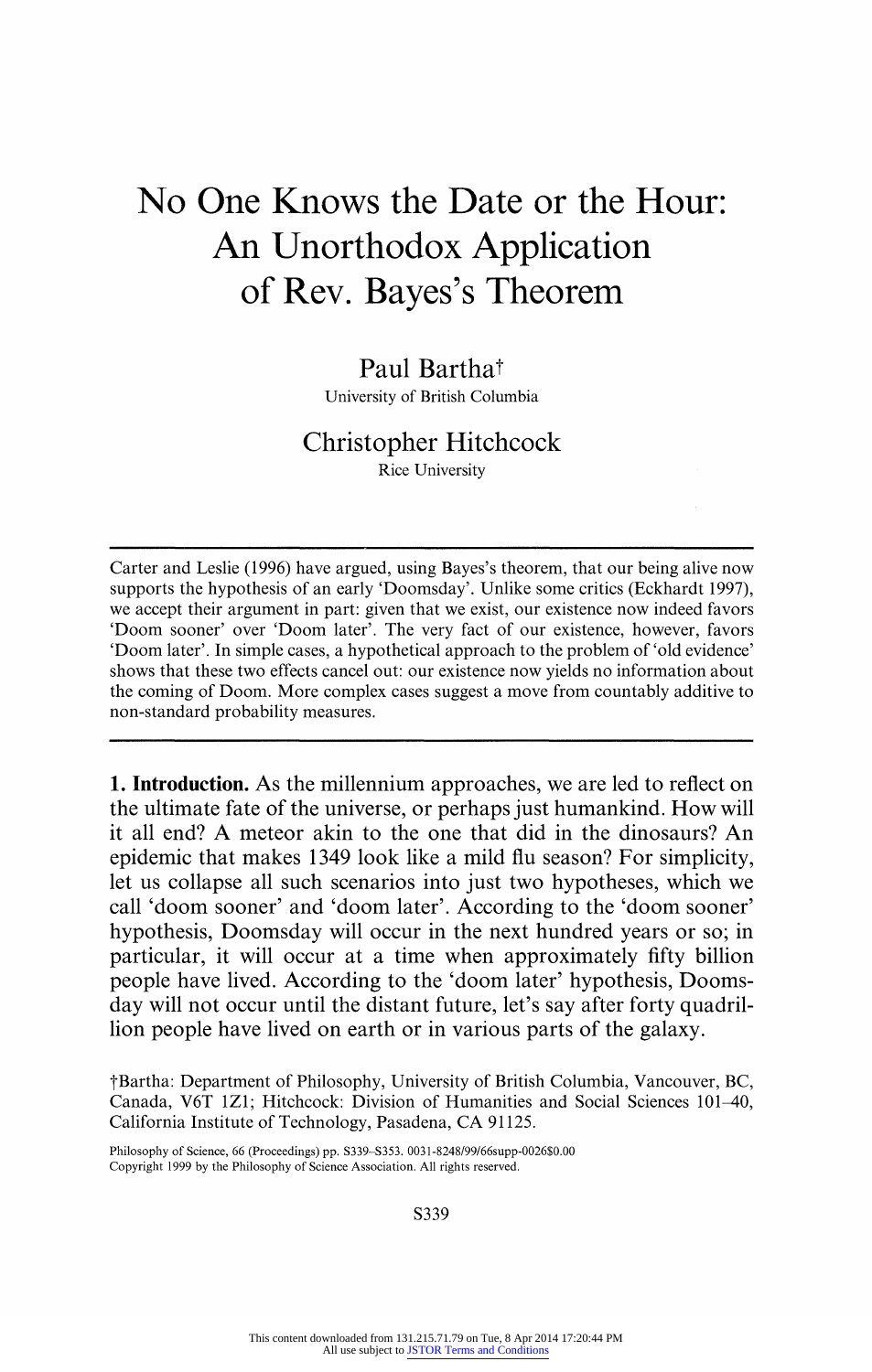#### **S340 PAUL BARTHA AND CHRISTOPHER HITCHCOCK**

**Brandon Carter and John Leslie (1996) have argued, using Bayes's theorem, that the observation that we are alive now strongly supports the 'doom sooner' hypothesis. Leslie acknowledges that this result is counterintuitive. Indeed, when we reflect on probable doom scenarios, such as the consumption of the earth by the sun expanding under the force of fusion pressure, it is hard to see how our happening to live on the eve of the twenty-first century could have any evidential bearing whatsoever on the timing of Doom. We maintain that it does not, but that identifying the flaw in the Doomsday Argument brings out interesting points about the selection of prior probabilities and the 'orthodox' use of Bayes's theorem.** 

**The Doomsday Argument runs roughly as follows:** 

- **1. I find myself among the first forty billion humans.**
- **2. Bayes's theorem tells us that an observation provides most support for whichever hypothesis renders the observation least improbable.'**
- **3. 'Doom sooner' makes it 80% probable that I will find myself among the first forty billion humans, since there will only ever be fifty billion. By contrast, 'doom later' renders my appearance among the first forty billion vastly improbable (one in a million, to be precise).**
- **4. So the observation that I am alive now provides a strong argument for 'doom sooner'.**

**To make the argument more vivid, Leslie asks us to imagine a lottery in which names printed on slips of paper are successively drawn from an urn without replacement. I am told that exactly one slip has my name on it, and that every name in the urn appears just once; furthermore, each name has an equal chance of being selected on a given draw. This reflects a key assumption of the argument: that my own position or 'birth rank' in the sequence of all humans is more or less random. I further learn that one of two hypotheses is true: the urn contains either fifty names or forty million names. (The ratio is the same as in the example above, but the numbers are reduced by a factor of one billion.) Now suppose that my name appears among the first forty drawn. Then an application of Bayes's theorem shows that, whatever my prior probabilities for the two hypotheses, I should now revise them dramatically in favor of the hypothesis that there are fifty names.** 

**Call this the 'lottery' version of the Doomsday Argument. We shall** 

**<sup>1.</sup> This is an informal characterization of the role that likelihoods play in Bayes's Theorem, not an endorsement of any particular measure of degree of confirmation; see Fitelson 1999.**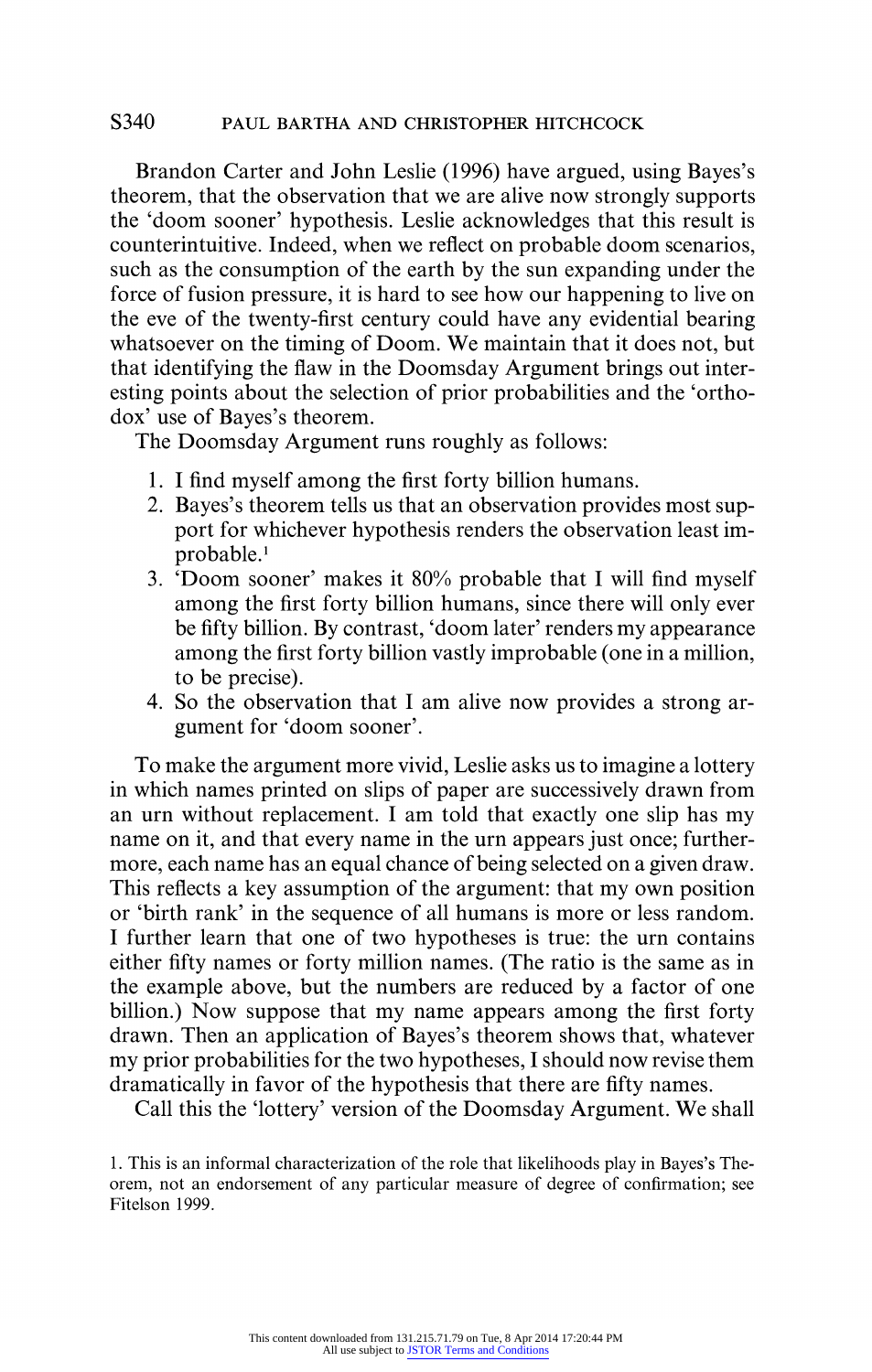**formulate and evaluate it more precisely in Section 3. There is also a second version of the Doomsday Argument which we call the 'shooting-room' version, after a different analogy also developed by Leslie. This argument depends upon the supposition that the population increases at something like a geometric rate, so that a high proportion of those who have ever lived are alive at any given time. A current estimate is approximately 15%. Similarly, 15% of all those who ever live will be in the final, doomed generation which we shall call 'generation Nix'. Since we have no reason to regard our own position in the sequence of human lives as special, we should put our own likelihood of being in generation Nix at 15%.** 

**In this paper, we focus primarily on the 'lottery' version of the Doomsday Argument, but we wish to make a few remarks about the much-discussed shooting-room version by way of preparation.** 

**2. Shooting-Room Version of the Doomsday Argument. Imagine that a judge summons people to a place known as the shooting-room. He rolls two ordinary six-sided dice. If the result is double six, all those in the room are shot. On any other roll, the occupants of the shootingroom are free to leave, and the next group is summoned.** 

**This game has two unusual features. First, the groups are summoned to the room in increasingly large sizes:** 

### **1, 9, 90, 900, 9000, 90000, ...**

**Second, the game ends as soon as double six is rolled and the participants in the current round of the game are shot. From these two facts it is apparent that (with probability one) at least 90% of those who ever participate in this game will be shot. (Apparently a 15% death rate was not high enough to attract philosophical attention!) Hence, concludes the argument, for any participant in the game, the probability of being in the final, fatal round is 0.9.** 

**There is an obvious objection to this argument. Assuming that participants in the game know that (1) they will be shot if and only if the dice come up double six, and (2) the chance of that is one in thirtysix, their subjective probability of being shot is one in thirty-six, rather than 0.9.2** 

**It is worth noting that Leslie first presents the shooting-room analogy as an objection to the Doomsday Argument (Leslie 1996,235-236). Indeed, he acknowledges that the probability of death is one in thirtysix rather than .9 so long as the dice tosses are genuinely indetermin-**

**<sup>2.</sup> Cognoscenti will note that this argument presupposes that subjective probabilities are in accord with Lewis's Principal Principle (see Lewis 1980).**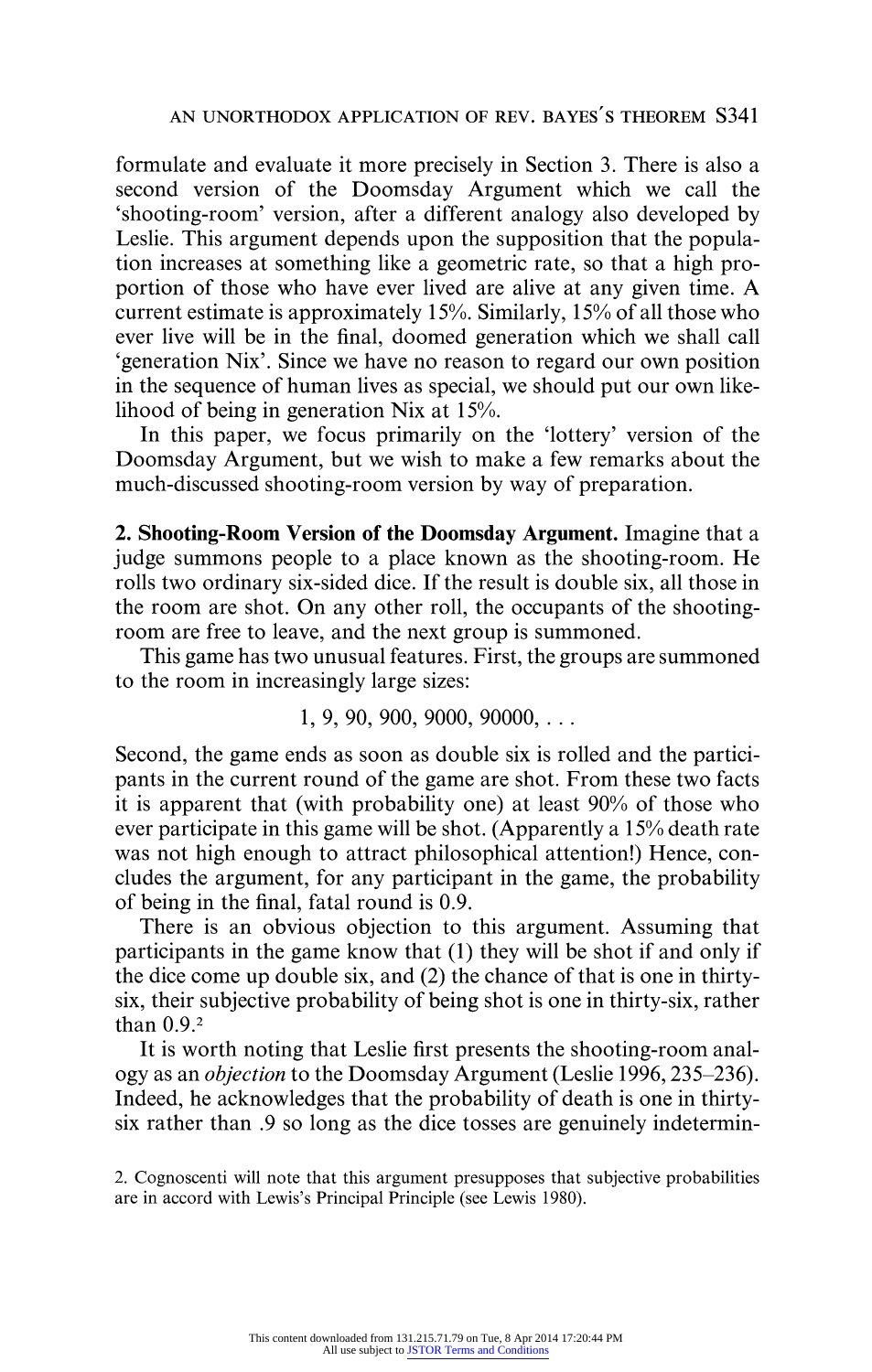**istic. Curiously, he maintains that in a deterministic version of the shooting-room set-up, in which the outcomes of the dice throws are determined from the beginning, the argument for a 0.9 probability of being shot is valid. We shall not pursue this issue further here (see Leslie 1996, 254ff.).** 

**It is instructive to see what is wrong with the inference from '90% of those who enter the room will die' to 'my probability of dying (given that I have entered the room) is .9.' This inference rests on the crucial assumption that we are not special with respect to the order in which we are summoned to the room. The problem here is that this assumption requires a uniform prior distribution over a countable infinity of possibilities, since we might be assigned any natural number as our selection position. If we assume that our probability measure is countably additive, then there is no such uniform prior distribution.** 

**Analogously, hypotheses postulating an early doom must be more**  probable than hypotheses postulating later doom. Let D<sub>i</sub> represent the hypothesis that doom occurs in generation *j*. Let  $P(D_i)$  represent the probability of doom in generation  $j$ , where  $\overline{P}$  is a standard countably additive probability measure. By assumption,  $\sum_{i=1}^{\infty} P(D_i) = 1$ . It follows that for any small probability  $\varepsilon > 0$ , there will be some *n* such that the **probability that doom occurs in a generation later than n will be less**  than  $\varepsilon$ . This is clearly not the sort of argument in favor of early doom **that Leslie has in mind. For one thing, it in no way depends upon our observing that we are alive now.** 

**De Finetti (1975) has famously argued against the condition of countable additivity on grounds similar to these. He argued that it ought to be rational to believe that every ticket in a countably infinite lottery has an equal chance of winning. We have shown in (Bartha and Hitchcock 1999) that if we abandon countable additivity and adopt a non-standard measure, then we can indeed find such a uniform prior distribution. Even then, however, it can be demonstrated that the subjective probability for death should remain 1 in 36.** 

**In short, we claim that the shooting-room version of the argument does not succeed; the detailed arguments are presented elsewhere. However, this does not undermine Leslie's main argument. In particular, the 'lottery' version makes no illicit appeal to a uniform prior probability distribution. Indeed, our contention is that that argument involves a valid probabilistic inference, but is mistaken in its eschatological application.** 

#### **3. Lottery Version of the Doomsday Argument.**

**3.1. Formulation of the Argument. We begin by making the argument**  sketched in the introduction more precise. Let  $D_1$  stand for 'doom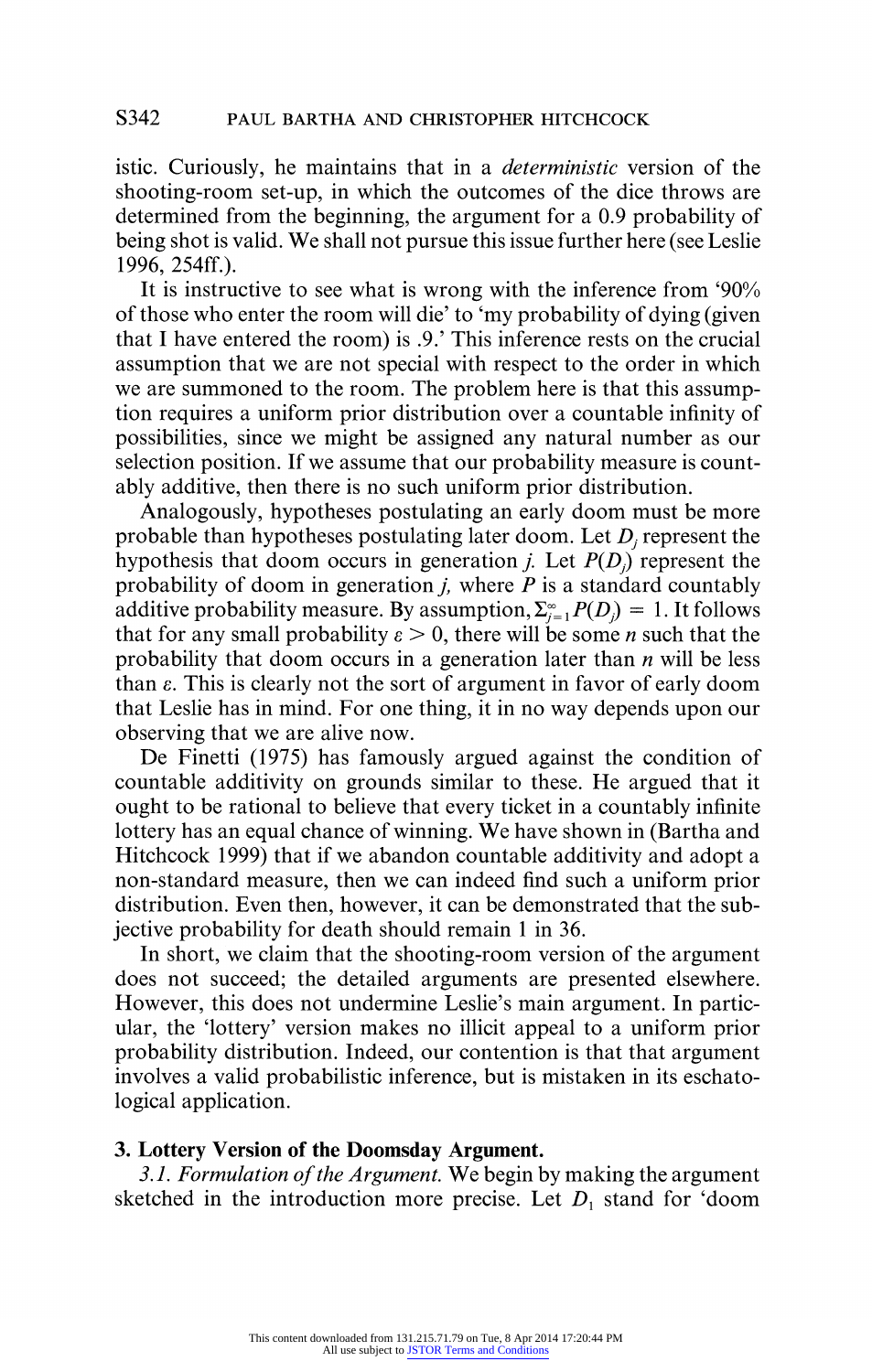**sooner' (fifty billion humans) and D, for 'doom later' (forty quadrillion humans), and let F stand for the observation that I am among the first**  forty billion humans. Let us assume that the prior probabilities  $P(D_1)$ and  $P(D_2)$  are 1% and 99%, respectively, so that we begin with the **assumption that doom is much more likely to be remote. Then Bayes's theorem tells us:** 

$$
P(D_1/F) = \frac{P(F/D_1) \cdot P(D_1)}{P(F/D_1) \cdot P(D_1) + P(F/D_2) \cdot P(D_2)}
$$
  
= 
$$
\frac{(0.8)(0.01)}{(0.8)(0.01) + (0.000001)(0.99)}
$$
  
= 0.9999

and by a similar calculation,  $P(D_1/F) = 0.0001$ . Conditioning on F dramatically increases the probability of  $D_1$  at the expense of  $D_2$ , no **matter what prior probabilities we started with. So we have what Leslie calls a Bayesian shift in favor of early doom.** 

**To see more clearly how the argument works, let us generalize to allow for more than two hypotheses about Doomsday. We adopt the following notation:** 

**D**; Doom occurs after precisely *j* people have been born.

 $B_i$ : My birth rank is *i*; i.e., I am the *i*<sup>th</sup> person born.

**We make just two assumptions:** 

- 1.  $\Sigma_{i=1}^{\infty}P(D_i) = 1$  [Doom occurs]
- 2. For each *j* and each  $i \leq j$ ,  $P(B_i/D_i) = 1/j$ ; if  $i > j$ , then  $P(B_i/D_i)$ **- 0. [Lottery Assumption]**

**The first assumption, that with probability 1 Doomsday (the end of the human race) will occur at some point, is unproblematic. The second assumption is the crucial one. It states the following:** 

**Conditional upon the assumption that exactly j people will be born before Doomsday arrives, I ought to assign a subjective probability 1/j to my having any birth rank between 1 and j, and 0 for any higher rank.** 

**We call this the 'lottery assumption' because it implies that our situation vis-a-vis Doomsday is precisely analogous to a lottery of unknown size in which each ticket has an equal chance of winning. Ticket**  number is analogous to birth rank;  $D_i$  is analogous to "*j* tickets are issued" and  $B_i$  to "my ticket number is  $i$ ." The lottery assumption is **quite plausible. It is just the idea that none of us is special with respect**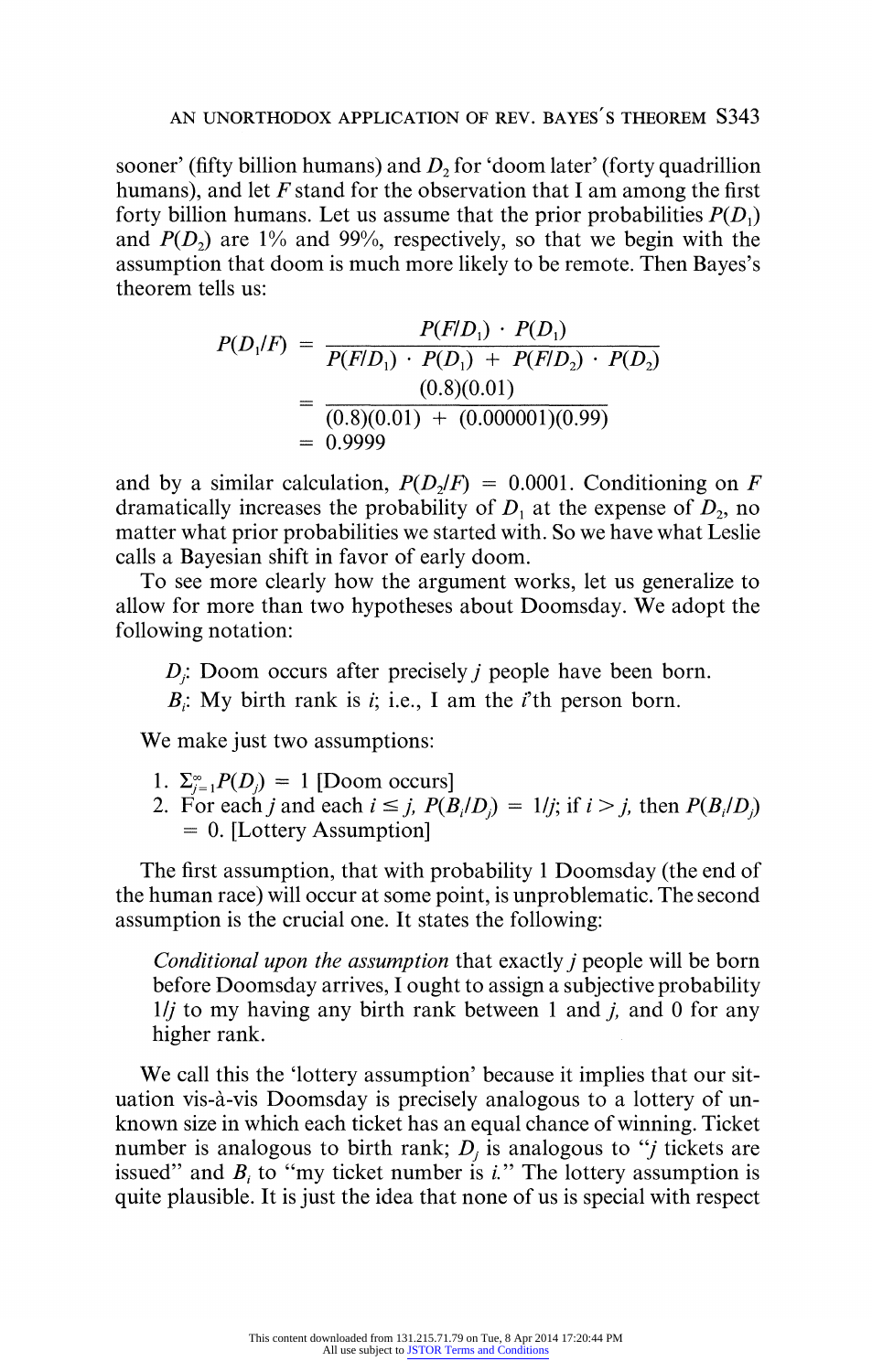**to which ticket we get, or in the original problem, that none of us is special with respect to birth rank.** 

**It is easy to verify that, on either the lottery or Doomsday interpretation, we have** 

$$
P(B_i) = \sum_{j=i}^{\infty} (1/j) P(D_j).^3
$$
 (1)

From assumptions 1 and 2, it follows via Bayes's Theorem that if  $i \leq j$ ,

$$
\frac{P(D_j/B_i)}{P(D_j)} = \frac{P(B_i/D_j)}{P(B_i)}
$$

$$
= \frac{(1/j)}{P(B_i)}.
$$

**that is, given the information that my birth rank is i, each doom hy**pothesis  $D_j$  has its probability shifted by a factor  $\frac{(1/j)}{P(B_i)}$ . Since  $P(B_i)$  is  $\mathbf{i}$  independent of  $\mathbf{j}$ , this value is inversely proportional to  $\mathbf{j}$ . Note that the probability of the hypotheses  $D_i$  will increase for all values of  $j$  up to  $\frac{1}{P(B)}$  and decrease beyond that point. On finding that you have a low **birth rank, you should revise your estimates in favor of early doomjust as, on finding a low number on your winning ticket, you should revise your estimates in favor of a small lottery.** 

**Some critics of the Doomsday Argument, most notably Eckhardt, have argued that there is no way to make sense of the 'lottery' assumption, which Eckhardt calls the human randomness (HR) assumption. He puts the assumption in the following form:** 

**We can validly consider our birth rank as generated by random or equiprobable sampling from the collection of all persons who ever live. (1997, 248)** 

**More precisely, his interpretation is this:** 

$$
P(B_i) = 1/M \text{ for } i \leq M, \text{ and } 0 \text{ for } i > M,
$$

**where exactly M people will ever be born before Doomsday arrives. Such an assignment is obviously objectionable, since we do not know in advance what M is. But it should be clear from the earlier discussion** 

**3. Eckhardt (1997, fn. 8) mentions this distribution as a possible "doomsday" prior.**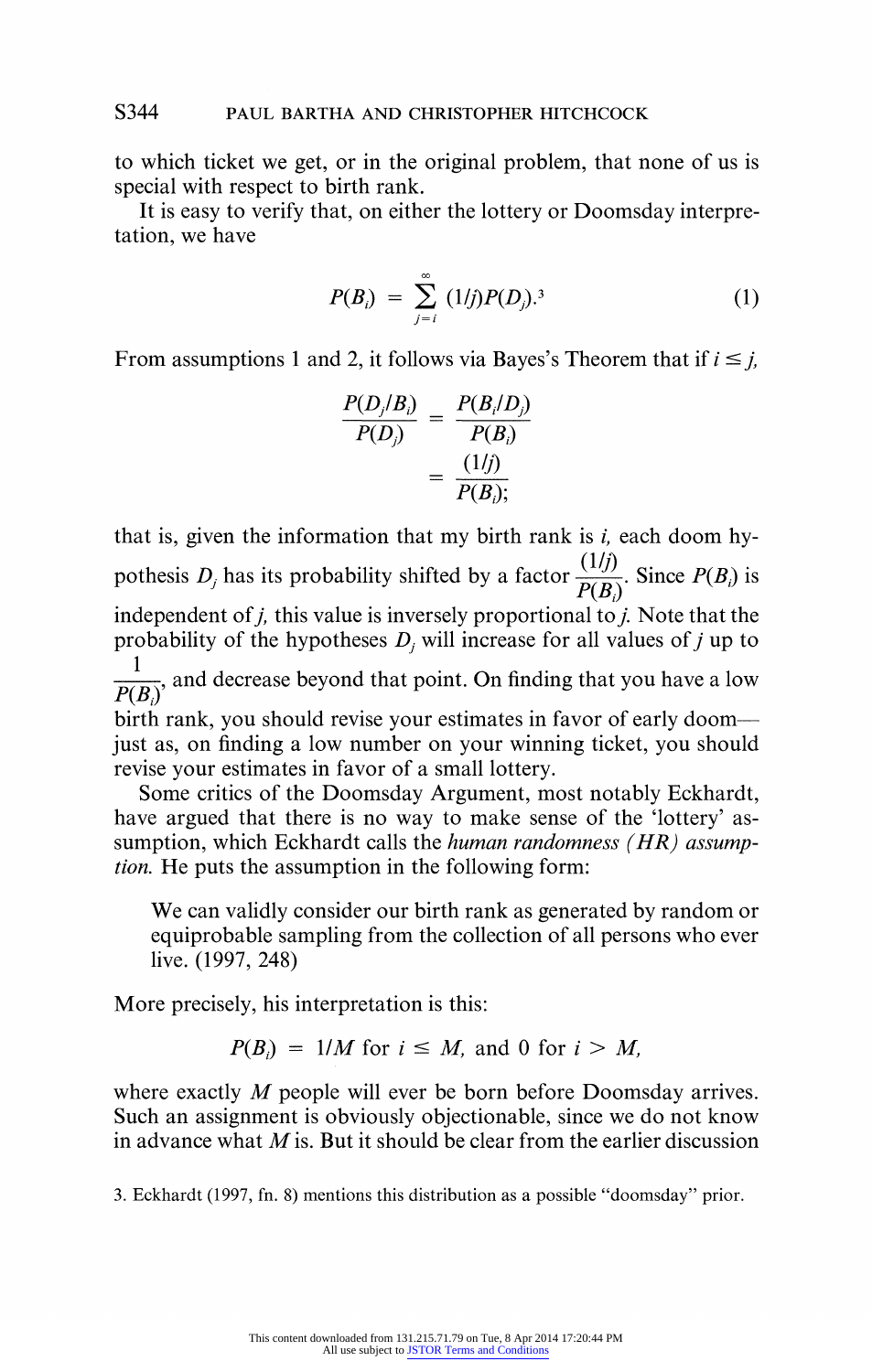**that the lottery assumption 2 is quite different. It requires only that conditional on the assumption that exactly M people will be born before the coming of Doom, I ought to assign a subjective probability of 1IM for my having birth rank between 1 and M, and probability zero for any higher birth rank. In this case, my subjective probability is a mixture of probabilities conditional upon different numbers of people being born before doom. There is nothing incoherent about this assumption, and this is all that Leslie needs to make the argument work.** 

**Some might argue that even if Eckhardt is wrong about the impossibility of a lottery assumption, nevertheless the flaw lies in the unjustifiability of the lottery prior distribution, i.e., assumption 2. We disagree. Granted, one can always criticize any choice of priors. We wish to emphasize, however, that the Doomsday Argument is a sufficiently interesting result if it can be shown to succeed for a class of wellmotivated prior distributions, namely 'lottery' priors consistent with assumptions 1 and 2. Unlike some critics of the Doomsday Argument, we accept that the lottery priors are well-motivated. In particular, the assumption 2 is permissible because it does not require a uniform measure over hypotheses about birth order, which would be ruled out by countable additivity. Furthermore, the lottery priors are based on the intuitively plausible idea that none of us is special with respect to birth rank. Thus, the argument as presented is much more interesting than the mere assertion that a shift in favor of early doom occurs for some (possibly implausible) choices of priors.** 

**Leslie does maintain (1996, 203) that the Doomsday Argument requires nothing more than an application of Bayes's Theorem to our initial Doomsday probabilities. In fact, the formalized version of the argument just presented shows that the argument's success depends crucially upon the selection of a 'lottery' prior, i.e., a prior distribution consistent with assumptions 1 and 2. So a commitment to Bayes's Theorem does not by itself ensure the 'Doomsday shift'. Insofar as he allows great latitude in assigning the prior probabilities P(D) but appears to regard the 'lottery' prior as the only natural choice, Leslie's views are less stringent than those of logical probabilists such as Keynes or Carnap, but more stringent than those of pure subjective Bayesians.** 

**What, then, is the problem with the Doomsday Argument? The first step is to realize that a small, but ultimately significant, modification should be made for the lottery assumption to be legitimate. Observe that assumptions 1 and 2 entail that I exist (with probability 1). The**  assumption E that I exist is just  $i \leq j$ —i.e., my birth rank is less than **or equal to the index of doom. More formally, E is equivalent to**   $V_{i\leq i}B_i \cdot D_i$ . Assuming the possibilities  $B_i$  are exclusive, assumption 2 **entails that**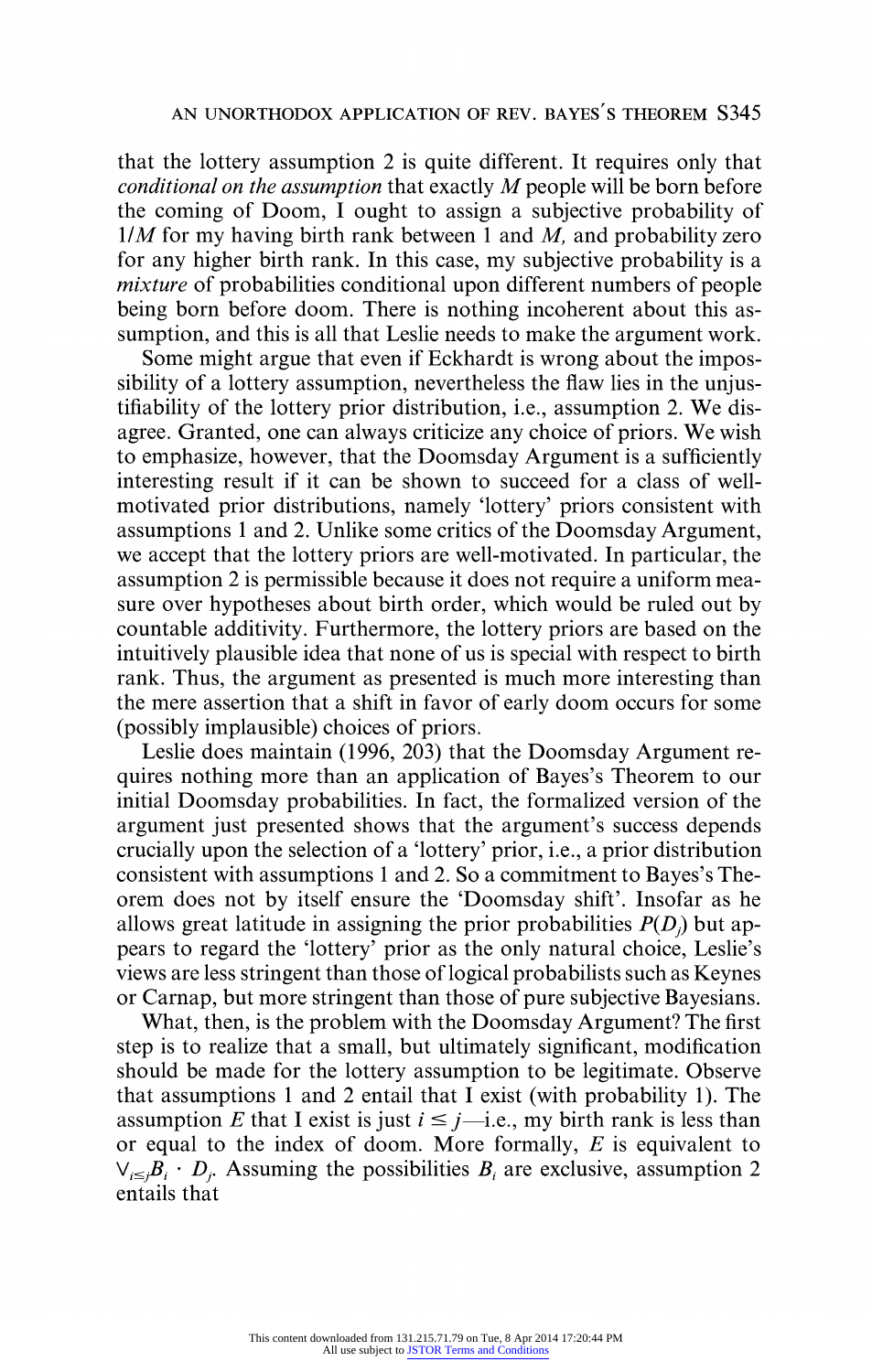**S346 PAUL BARTHA AND CHRISTOPHER HITCHCOCK** 

$$
P(E/D_j) = \sum_{i=1}^{j} P(B_i/D_j) = 1
$$

for each *i*. Combining this with assumption 1 yields  $P(E) = 1$ .

**Now the Doomsday Argument is supposed to rest on the intuition that "I am nobody special"; but surely the fact that I exist is extraor**dinary—just as extraordinary, in the lottery analogy, as finding that I **happen to be one of the lucky people who have a lottery ticket. We should modify our assumptions to allow for the possibility that I might never have existed. We can do this by making the two assumptions conditional on E:** 

$$
1' \Sigma_{j=1}^{\infty} P(D_j/E) = 1
$$

**2'** For each *j* and each  $i \leq j$ ,  $P(B_i/D_j \cdot E) = 1/j$ ; if  $i > j$ , then  $P(B_i/D_i \cdot E) = 0.$ 

**This step is innocuous in one sense, since if the assumptions 1 and 2 are true and we take our existence for granted, then the modified versions 1' and 2' must also be true. The main advantage of the modification is that the assumptions remain plausible even if we allow for**  the possibility of our own non-existence (i.e.,  $P(E) \neq 1$ ). This lets us **carry out the Doomsday Argument even in this more general case. Replacing (1), we have** 

$$
P(B_i/E) = \sum_{j=i}^{\infty} (1/j)P(D_j/E).
$$
 (2)

**The Bayesian shift must now be seen not as a relation between the**  absolute prior  $P(D_i)$  and  $P(D_i/B_i)$ , but rather as relating  $P(D_i/E)$  and  $P(D_i/B_i \cdot E)$ . For  $i \leq j$ , we have:

$$
\frac{P(D_j/B_i \cdot E)}{P(D_j/E)} = \frac{P(B_i/D_j \cdot E)}{P(B_i/E)}
$$
\n
$$
= \frac{(1/j)}{P(B_i/E)}.
$$
\n(3)

**3.2 Critique. If the lottery distribution is plausible given the information that I exist, and if the ensuing model entails a massive shift in favor of 'doom sooner', then where is the flaw in the Doomsday Argument? We suggest that the flaw lies in ignoring the fact that there is an earlier, equally massive shift in favor of 'doom later' that occurs when we first conditionalize upon the information that we exist. This**  shift from  $P(D_j)$  to  $P(D_j/E)$  virtually cancels out the second 'Doomsday shift' from  $P(D_i/E)$  to  $P(D_i/B_i \cdot E)$ ; the reason for the qualifier "vir-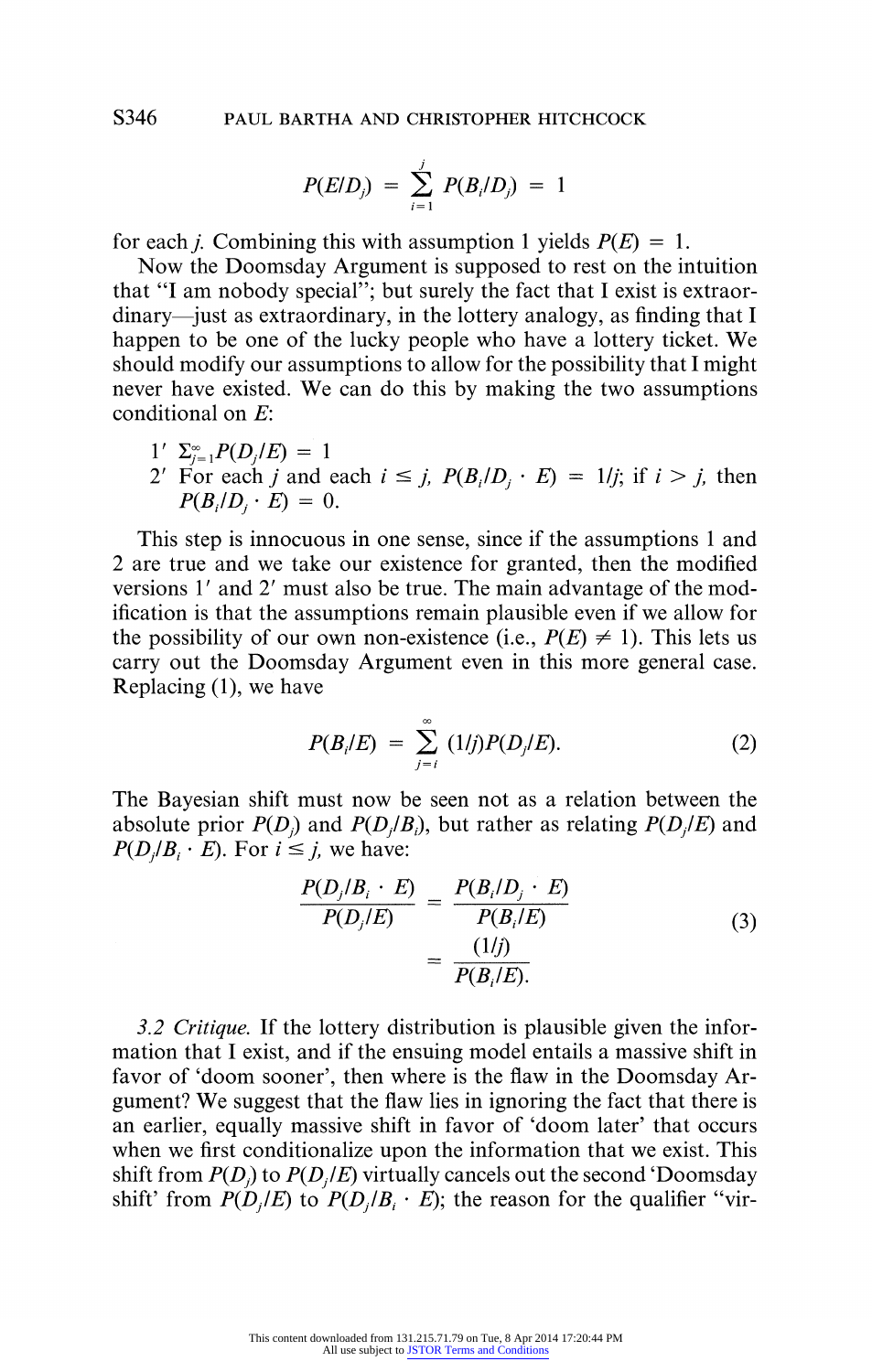**tually" will shortly be made precise. We will refer to these successive probabilities as the 'initial', 'intermediate', and 'final' probabilities of**   $D<sub>i</sub>$ . Note that the intermediate probability  $P(D/E)$  is the posterior **probability of the first shift and the prior probability of the second.** 

**To begin with, note that the derivation of (3) goes through equally well if we impose an upper bound M on the number of humans that**  might ever be born. We can let M be as large as we please—for instance, **a generous estimate of the number of elementary particles in the universe times a generous estimate of the number of seconds between the big bang and the heat death of the universe. In this case, we need only**  replace assumption 1' with  $\Sigma_{i=1}^M P(D_i/E) = 1$  and restrict assumption **2' to cases where the conditional probability is well defined, i.e., where**   $i \leq M$ . Imposing such a cap simplifies much of the mathematics; we **will remove this restriction in Section 3.3.** 

**Let us return to the case of the lottery of unknown size. It might help to think instead of the "Publishers Clearing House Awards" that we all receive occasionally, though imagine that the award notices are numbered. Here, the analogue of the proposition E that I exist is the proposition that I receive a notice. If I discover that I have received such a notice, then the probability for finding any particular number on the notice is given by the distribution (2). That conclusion is supported by the thought that I should treat myself as no different from anybody else as regards my chance of receiving any particular notice.** 

**I can also ask for my prior probability of receiving such a notice at all, if an unknown number of notices have been mailed out. Employing the same reasoning, this probability should depend solely upon the size of the "Publishers" lottery and the size of the population (i.e., the maximum number of people who could possibly receive a notice). If the**  total population is  $M$ , and as before  $D_i$  signifies a lottery of size  $j$ , then  $P(E|D) = i/M$ . So my prior probability  $P(E)$  of receiving a notice is **given by** 

$$
P(E) = \sum_{j=1}^{M} P(E/D_j)P(D_j) \\
= \sum_{j=1}^{M} (j/M)P(D_j).
$$

It follows from Bayes's Theorem that for  $i \leq j$ ,

$$
\frac{P(D_j/E)}{P(D_j)} = \frac{P(E/D_j)P(D_j)}{P(E)P(D_j)}
$$

$$
= \frac{(j/M)}{P(E)}.
$$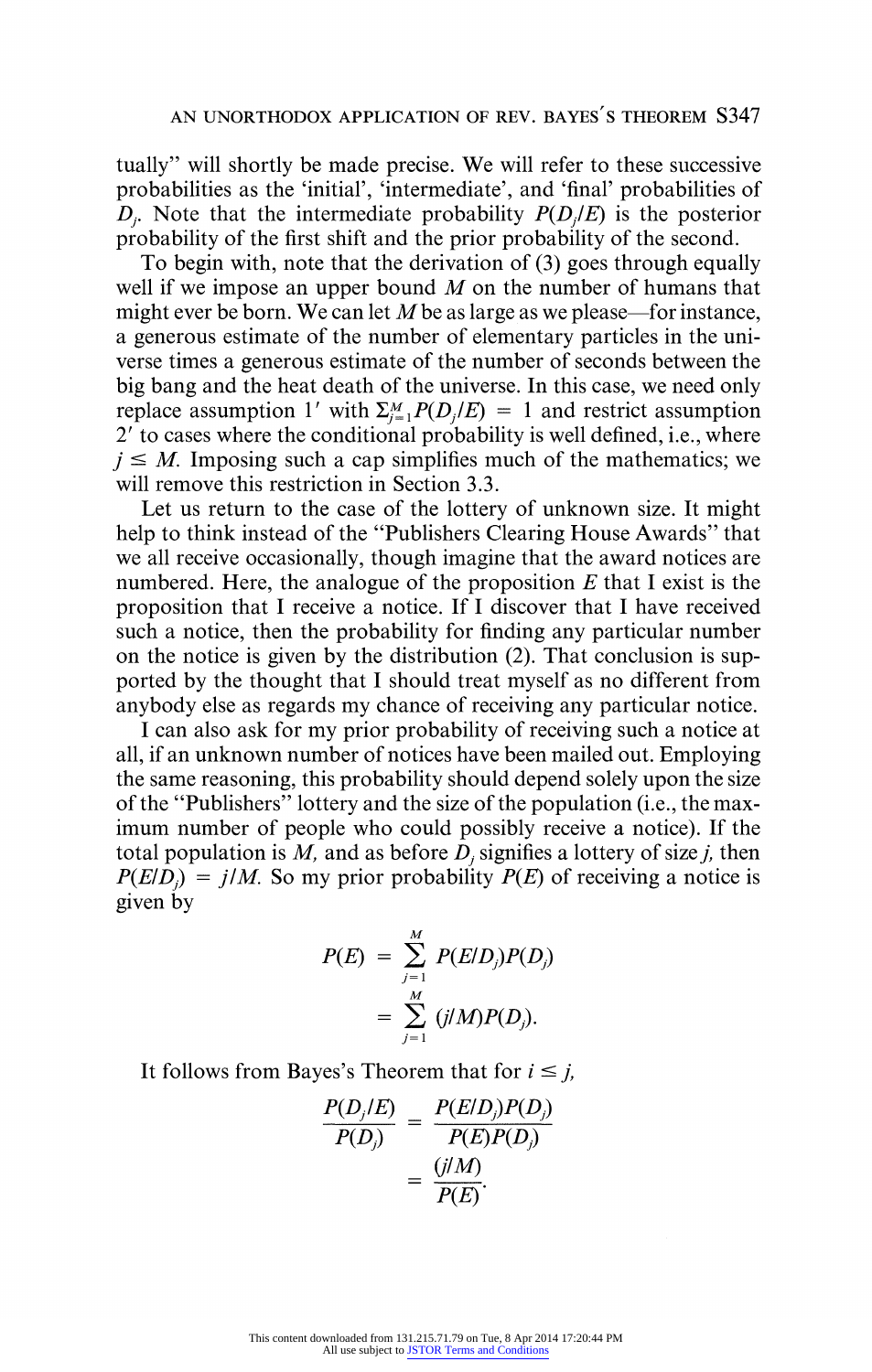#### **S348 PAUL BARTHA AND CHRISTOPHER HITCHCOCK**

**This will obviously be much higher for large values of j. When we put this together with the calculation (3), we can see that the two shifts virtually cancel out if we learn both that we have a notice and that its number is i:** 

$$
\frac{P(D_j/B_i \cdot E)}{P(D_j)} = \frac{P(D_j/B_i \cdot E)}{P(D_j/E)} \frac{P(D_j/E)}{P(D_j)}
$$
  
= 
$$
\frac{(1/j)}{P(B_i/E)} \frac{(j/M)}{P(E)}
$$
  
= 
$$
\frac{1}{MP(B_i \cdot E)},
$$
 (4)

**which is independent of j.** 

**None of this is surprising. Imagine that we start with some notion of how many "Publishers Clearing House" award notices are sent out in a typical mailing. When we find an award notice in the afternoon mail, our natural reaction is to revise the initial estimate upwards: it seems unlikely that we would have received anything unless the mailing list was huge. But we then discover a relatively low number on our notice, and revise our estimate downwards. The two revisions virtually cancel out, leaving us with no more information than that at least as many people received notices as the number printed on ours.4** 

**Back to the Doomsday Argument. Here, the intermediate proba**bilities  $P(D|E)$  (which serve as the priors in Leslie's argument) involve **conditionalizing on my being alive, but not on my being alive 'now' with birth rank i. In such a scenario, our contention is that we ought indeed to assign tiny intermediate probabilities to early doom. It seems queer to talk this way, since it requires us to imagine ourselves in a position where we first have initial subjective probabilities of the form**   $P(D_i)$ , and then revise them upon learning that we actually exist (while **still ignorant of when we exist). The prior probabilities are ones we**  literally could never have had—unless we take seriously the possibility **of Cartesian doubts about our own existence (though not seriously enough to worry about whose priors are then at issue).** 

**The difficulty here is the well-known problem of 'old evidence' for Bayesian confirmation theory: if I have known some proposition E all along, then conditionalizing on it cannot change the probability of another proposition H. Therefore, E cannot serve as evidence for or** 

**4. Our thanks to Bernie Linsky for pointing out the analogy to this sort of phenomenon.**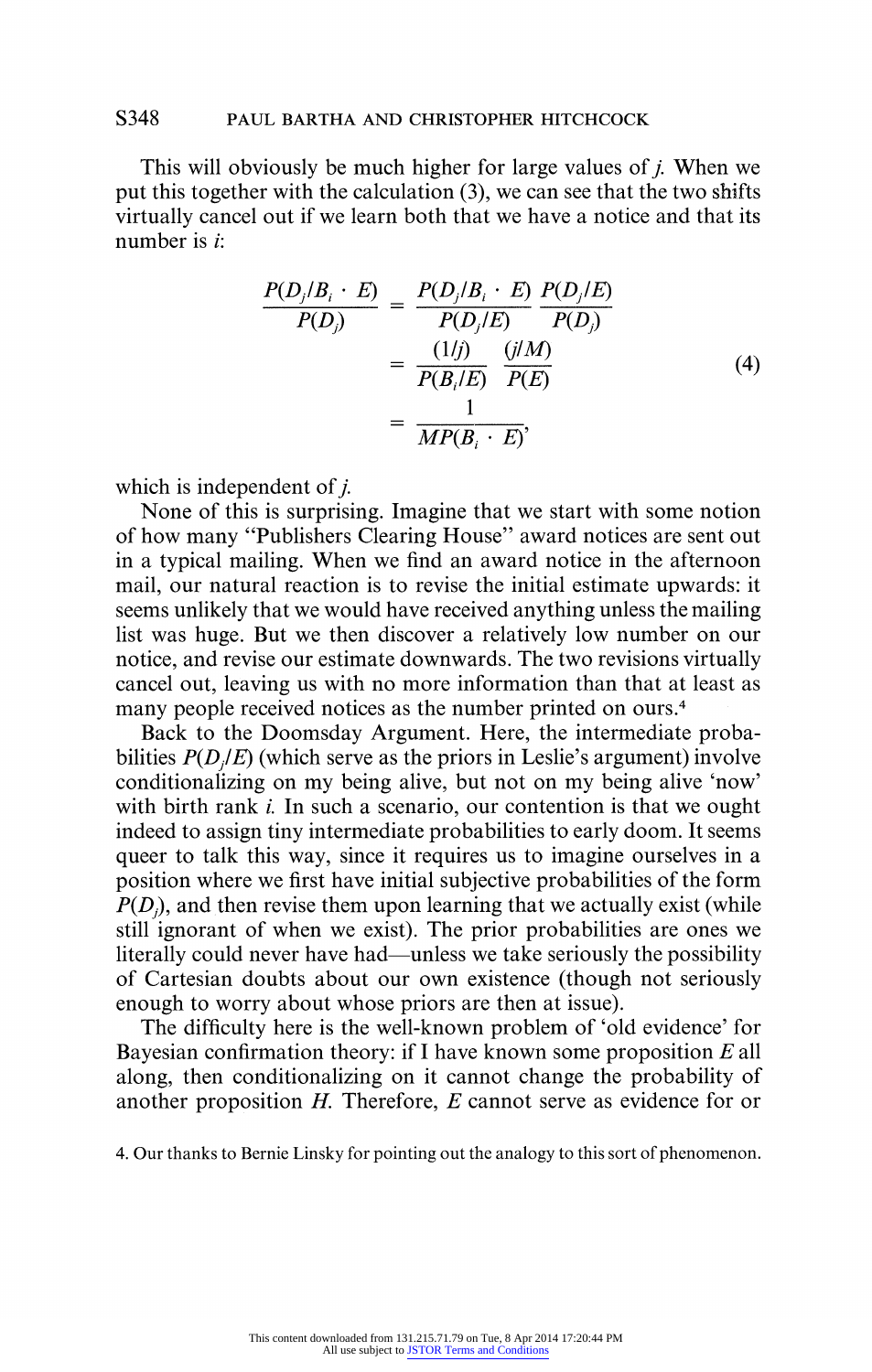**against H. One line of response to this problem, suggested by Howson and Urbach (1989, 270-271), is to understand the evidential bearing of E upon H in terms of conditionalization upon E using some hypothetical prior probability distribution that does not assign to E a probability of one. This is precisely what we are doing here with the initial probability distribution P(D).** 

**We do not pretend to have shown that the use of hypothetical priors solves the problem of old evidence to complete satisfaction, but we make two observations. First, ad hominem, Leslie himself seems to endorse a solution to the problem of old evidence along these lines (1996, 218ff.). Second, even if some such solution to the problem of old evidence does not work, that does not undermine our argument. If no solution to the problem of old evidence is in the offing, then Bayesian confirmation theory will be inadequate for capturing relations of evidential bearing. Our contention is that our being alive at all does have evidential bearing upon the number of people that will ever live. This may be true regardless of whether the relevant notion of evidential bearing is captured in Bayesian terms.** 

**Here is a 'just-so story' that might ground our hypothetical initial probability distribution. There is a large number (M) of souls in heaven, and they are all patiently waiting in line to be embodied down on earth. Until my soul is embodied, I have no idea where it is in line. After person j is born, there is a possibility that doom will enshroud the earth, and no more souls will be embodied. We do not know when**  this will happen, but we have certain subjective probabilities  $P(D)$ .

**The processes that determine when doom will occur are independent of those that determine where my soul is in line. Thus, the crucial assumptions about initial probabilities are the following, where as**  usual  $D_i$  means doom after the *j*'th person is born, and  $B_i$  means that **my birth rank (or position in line) is i.** 

- 1.  $\Sigma_{i=1}^{M} P(D_i) = 1$ , i.e., doom happens eventually.
- 2.  $P(B_i) = 1/M$ : I am equally likely to be assigned any position in **line.**
- 3.  $P(B_i \cdot D_i) = (1/M)P(D_i)$ ; my position in line and the coming of **doom are independent.**

**Given the representation for E cited earlier, these assumptions**  ground the 'lottery' distribution. We have, for  $i \leq j$ ,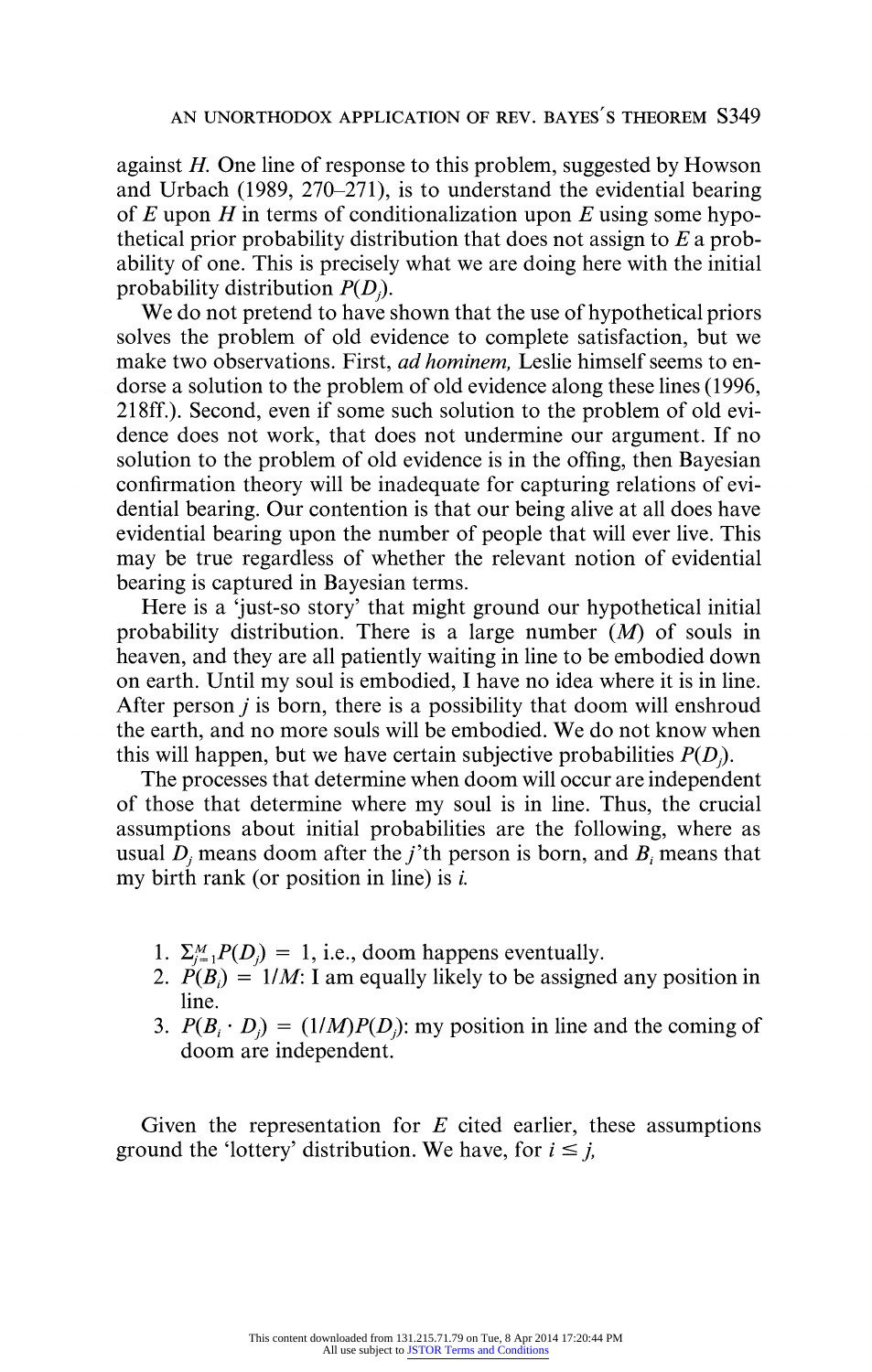$$
P(B_i/E \cdot D_j) = \frac{P(B_i \cdot E \cdot D_j)}{P(E \cdot D_j)}
$$
  
= 
$$
\frac{P(B_i \cdot D_j)}{P(E \cdot D_j)}
$$
  
= 
$$
\frac{(1/M)P(D_j)}{\Sigma_{i=1}^j P(B_i \cdot D_j)}
$$
  
= 
$$
\frac{(1/M)P(D_j)}{(j/M)P(D_j)}
$$
  
= 
$$
1/j.
$$
 (5)

**So this imaginary set-up permits reasoning analogous to that which leads to (4) in the lottery case. The conclusion is the same: the two shifts virtually cancel out. All that happens when I conditionalize on both my existence and my early birth rank is that the 'probability surplus' that arises from finding out that Doomsday has not happened yet is divided proportionately among all the remaining Doomsday hypotheses. In other words, the probabilities of the unfalsified Doomsday hypotheses are renormalized so that they sum to one. It is this proportionate shift that we wish to signify when we say that the two shifts virtually cancel out.** 

**The 'just-so' story is not intended as a serious piece of metaphysics or theology, of course, but rather as a way of making graphic a certain**  sort of hypothetical probability distribution  $P(D_i)$  that reflects the pos**sibility that we might never have existed. Leslie's argument begins with**  priors of the form  $P(D|E)$ . We have shown that there is a clear sense **in which these 'priors' ought to already reflect a massive shift toward 'doom far' hypotheses.** 

**Leslie does consider this sort of objection:** 

**The bigger our race is in its temporal entirety, the more opportunities there are of being born into it. This counterbalances the greater unlikelihood of being born early. (1996, 225)** 

**To counter the objection, he considers an extreme case. God tosses a coin; on a result of heads, he creates ninety million people, one of whom is named 'Dr. Black', and on a result of tails, he creates just one person named 'Dr. Green'. On the reasoning above, upon learning that you exist, you ought to favor the hypothesis that the coin landed heads. But, Leslie argues, you surely ought to bet that you are Dr. Green rather than Dr. Black.** 

**This response misses the point, as it fails to take account of the possibility that you might not have existed. It assumes, for example,**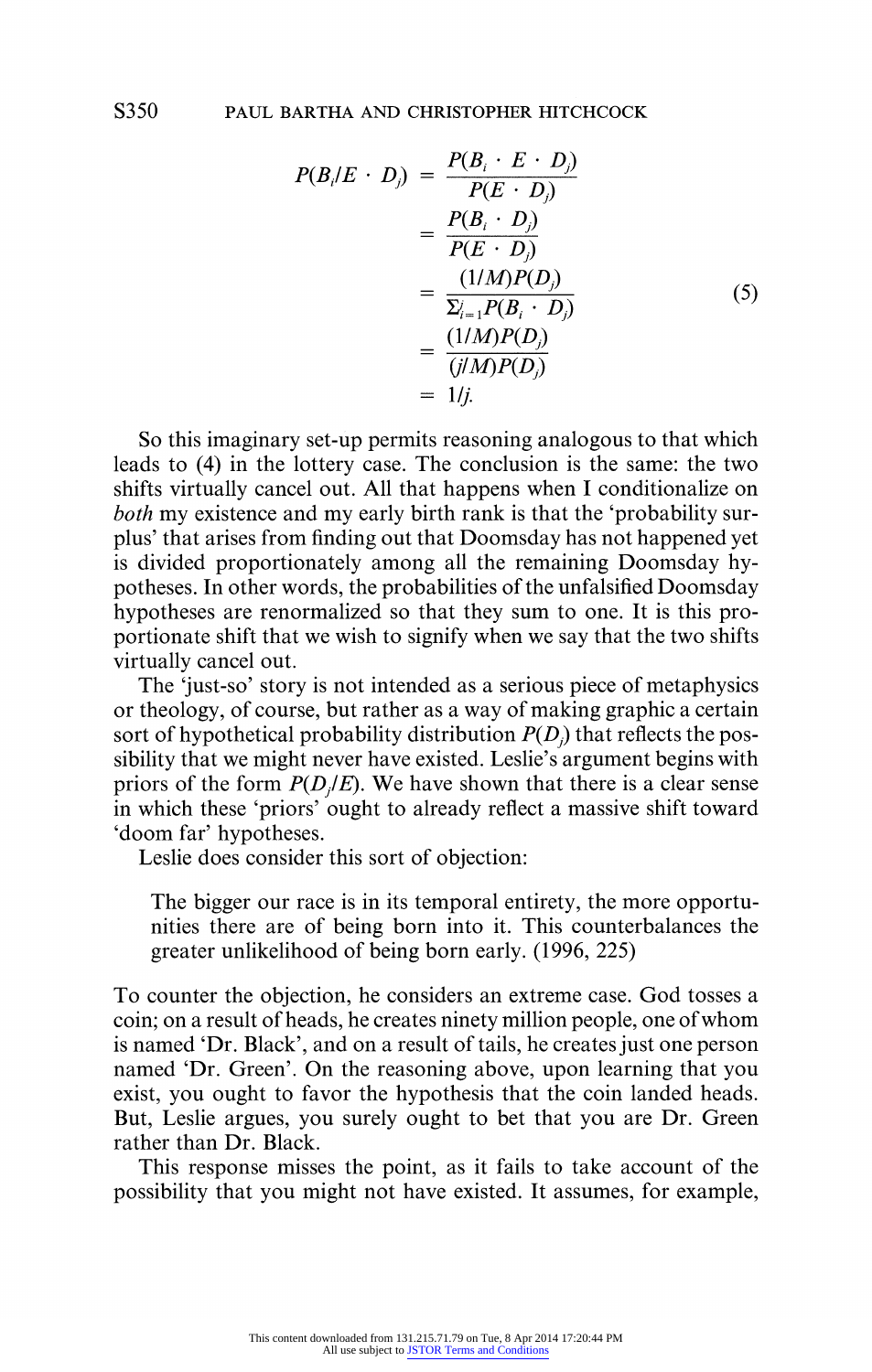**that if the coin lands tails, then not only would Dr. Green exist, but you would be Dr. Green. If instead we imagine that there are ninety million plus one souls waiting for the result of the coin toss, ninety million hoping for heads and one lonely soul hoping for tails, then the fact of your existence makes it almost a certainty that the result of the toss was heads, and a straightforward calculation shows that you have an equal chance (1/90,000,001) of being Dr. Green or Dr. Black.** 

**3.3 Removing the Cap. The argument of the preceding section presupposed an a priori cap on the possible size of the human population. Nothing in Leslie's argument prohibits the imposition of such a cap: the shift in favor of early doom hypotheses was supposed to follow from Bayes's theorem, supplemented only by assumptions 1' and 2' above. Nonetheless, it is worth exploring the consequences of removing the cap for Leslie's argument. It turns out that if we remove the cap, the argument of the previous section can no longer go through.5 In particular if we make the following assumptions:** 

- 1.  $P(B_i \cdot D_j) = P(B_i)P(D_j)$ , and
- 2.  $P(B_i/E \cdot D_i) = 1/j$ , for  $i \le j$ ,

then it follows that the  $P(B_i)$  are all equal, in violation of countable **additivity. So we cannot find an initial probability measure according to which birth rank and timing of doom are independent, and which yields the lottery distribution as an intermediate distribution. Put another way, we can find initial probability distributions, those that yield the lottery distribution as an intermediate, such that my being born with rank i does have evidential bearing upon the timing of Doom.** 

**Of course, one can always choose an initial probability distribution such that anything can count as evidence for anything else we choose (except elevating an initial probability of zero or lowering an initial probability of one). The mere existence of such distributions does not itself prove very much. The question is: which initial distributions are sufficiently well-motivated to merit serious attention? We know something of the candidates: we can have initial probabilities satisfying assumption 1 or assumption 2, but not both. How seriously should we take candidates that satisfy 2 but not 1? As noted earlier, the lottery distribution has appeal on the grounds of symmetry. On the other** 

**<sup>5.</sup> Note also that the argument does not go through for all capped distributions, just those satisfying the further constraints described above. But again: Leslie's argument was supposed to follow from Bayes's theorem together with assumptions 1' and 2' alone, and not to require further assumptions about the structure of the relevant distribution. Thanks to Peter Vranas for discussion on this point.**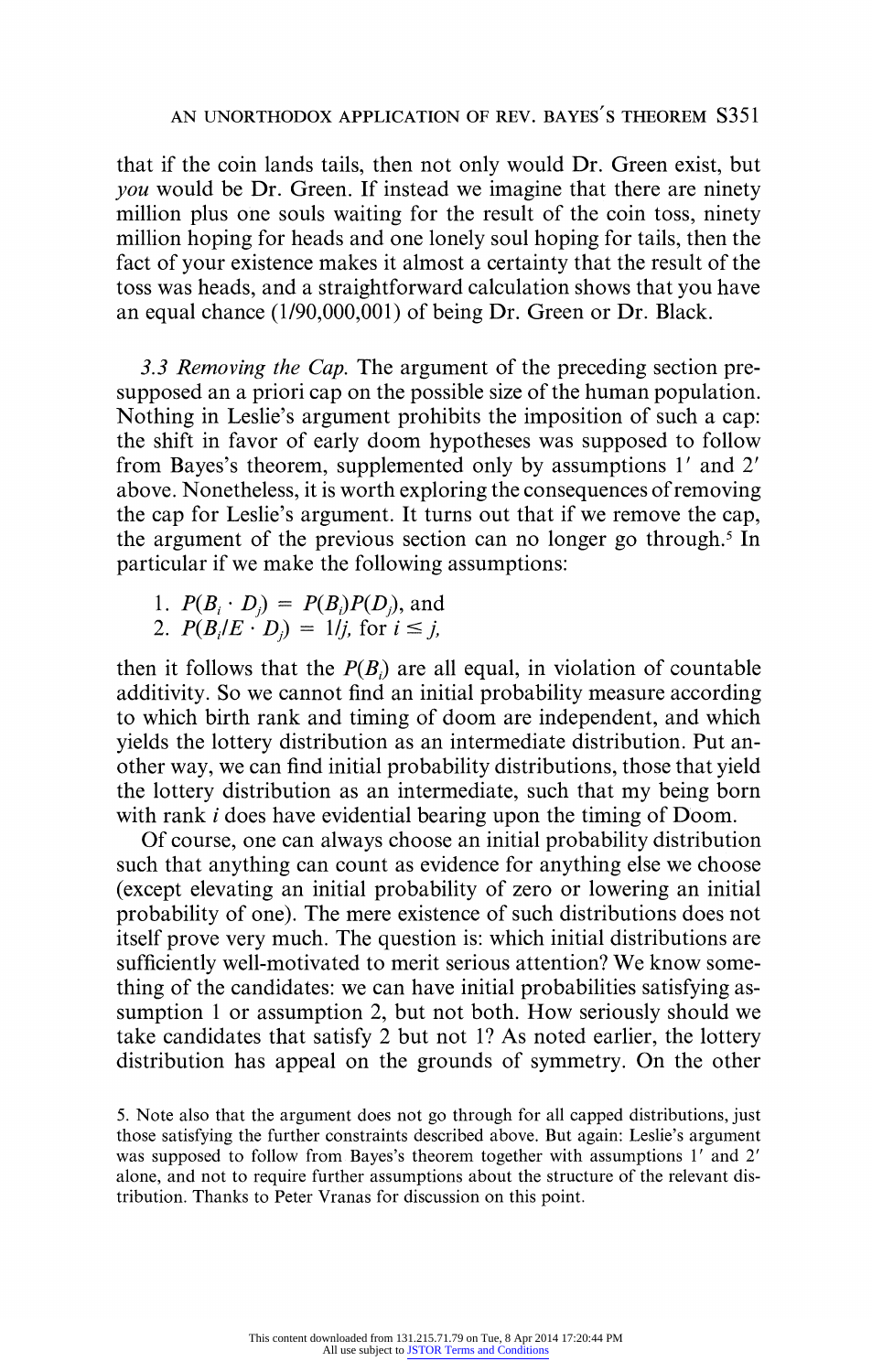**hand, any initial probability that satisfies assumption 2 will yield some version of the Doomsday Argument, a consequence most people find extraordinarily counterintuitive. Starting with an initial probability that satisfies condition 1 will allow us to sidestep the Doomsday Argument, although we will have to forego the lottery distribution. That**  may not be so bad—no worse, perhaps, than giving up an infinite lot**tery where each ticket is equally likely to win. One person's modus ponens is another's modus tollens.** 

**But before we find ourselves trapped by a false dichotomy, note that we can accept both assumptions 1 and 2 if we are willing to give up countable additivity. Perhaps the simplest way to do this would be to use a non-standard measure. If we let M stand for some infinite-or**  more precisely, hyperfinite—integer, and let P be a hyperfinitely ad**ditive measure yielding non-standard values on an outcome space gen**erated by events of the form  $B_i \cdot D_i$ , where  $1 \le i, j \le M$ , then the **derivation of the previous section remains valid.6 This would allow us to remove the finite cap on the size of the population, while retaining the virtual cancellation of the shifts resulting from the 'discoveries' that I exist, and that my birth rank is i.** 

**4. Conclusion. Given that we exist, our existence now does indeed favor 'Doom sooner' over 'Doom later'. On the other hand, we might not have existed at all, and our existence favors 'Doom later'. In the simplest cases, these two effects cancel one another out, yielding the happy result that our existence now tells us nothing whatsoever about the coming of Doom, except that it has not yet happened. Two factors have helped to obscure this rather straightforward remedy to our anxieties about Doom. First, we never actually have subjective probabilities in which our existence is not taken as a given. This is just a version of the familiar problem of old evidence. Second, an interesting range of cases are not 'the simplest'. Yet even in these more complex cases, where there is no upper bound on the possible size of the human population, Bayes's theorem in no way compels us to regard our present existence as evidence for the imminence of doom.** 

#### **REFERENCES**

**Bartha, P. and C. Hitchcock (1999), "The Shooting-Room Paradox and Conditionalizing on 'Measurably Challenged' Sets," Forthcoming in Synthese.** 

**de Finetti, B. (1975), Theory of Probability, vols. 1 and 2. Translated by Antonio Machi and Adrian Smith. New York: Wiley.** 

**6. We carry out a construction of this sort for the "shooting-room" problem in Bartha and Hitchcock 1999.**